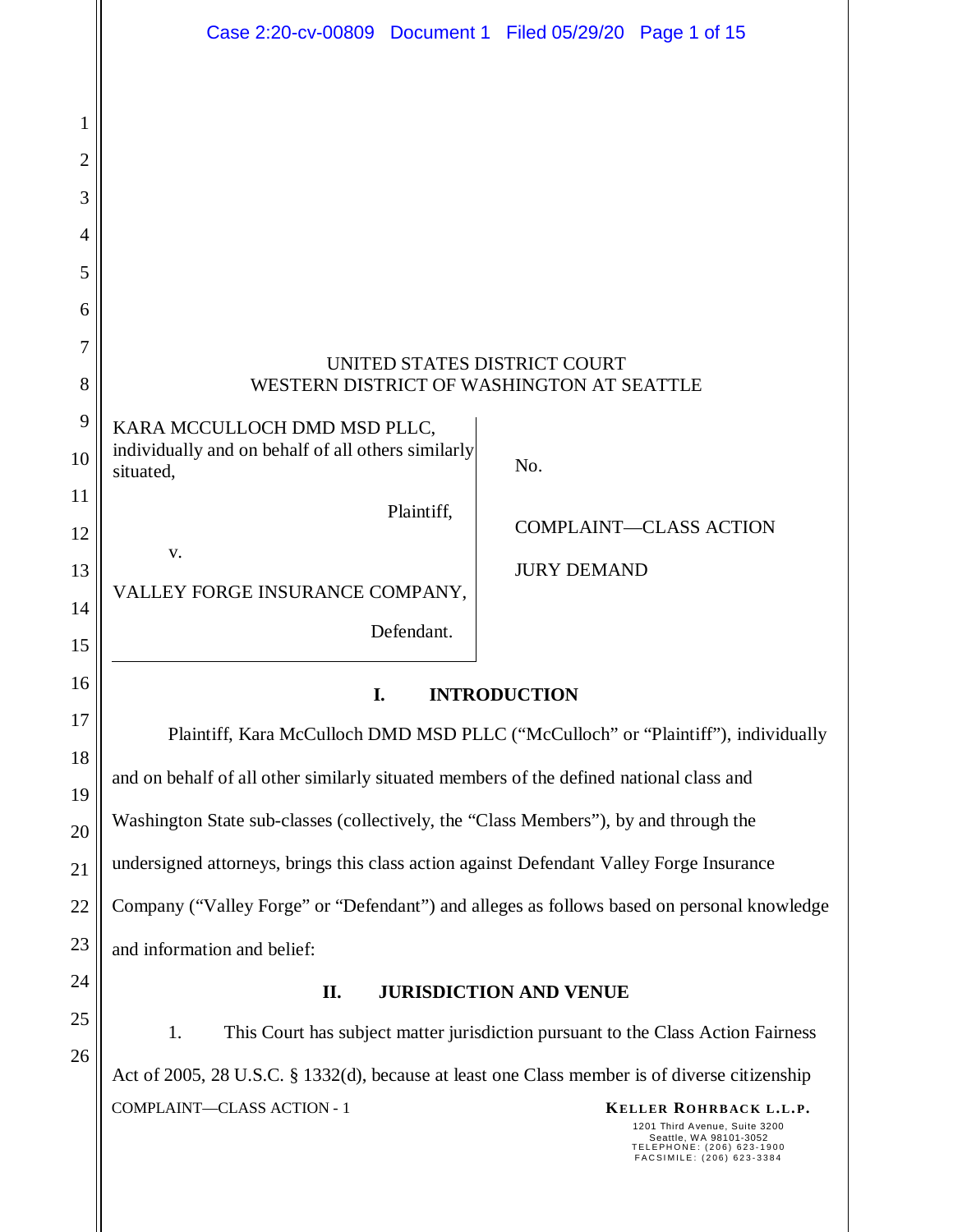from Defendant, there are 100 or more Class members nationwide, and the aggregate amount in controversy exceeds \$5,000,000. The Court has supplemental jurisdiction over Plaintiff's state law claims under 28 U.S.C. § 1367.

2. This Court has personal jurisdiction over Defendant because Defendant is registered to do business in Washington, has sufficient minimum contacts in Washington, and otherwise intentionally avails itself of the markets within Washington through its business activities, such that the exercise of jurisdiction by this Court is proper. Moreover, the claims of Plaintiff and all of the Washington subclass members in this case arise out of and directly relate to Defendant's contacts with Washington.

3. Venue is proper in this District pursuant to 28 U.S.C. § 1391(b)(3) because the Court has personal jurisdiction over Defendant, a substantial portion of the alleged wrongdoing occurred in this District and the state of Washington, and Defendant has sufficient contacts with this District and the state of Washington.

4. Venue is proper in the Western District of Washington pursuant to 28 U.S.C. § 1391(b)(2) because a substantial part of the events or omissions giving rise to the claims at issue in this Complaint arose in this District. Plaintiff's business is located in Mercer Island, King County. This action is therefore appropriately filed in the Seattle Division because a substantial portion of the events giving rise to this lawsuit arose in King County.

#### **III. PARTIES**

5. Plaintiff McCulloch own and operates an orthodontics business located at 2817 80<sup>th</sup> Ave. SE, Mercer Island, WA 60606.

6. Defendant Valley Forge Insurance Company is an insurance carrier incorporated in Pennsylvania, with its principal place of business in Bala Cynwyd, Pennsylvania.

**COMPLAINT—CLASS ACTION - 2 KELLER ROHRBACK L.L.P.**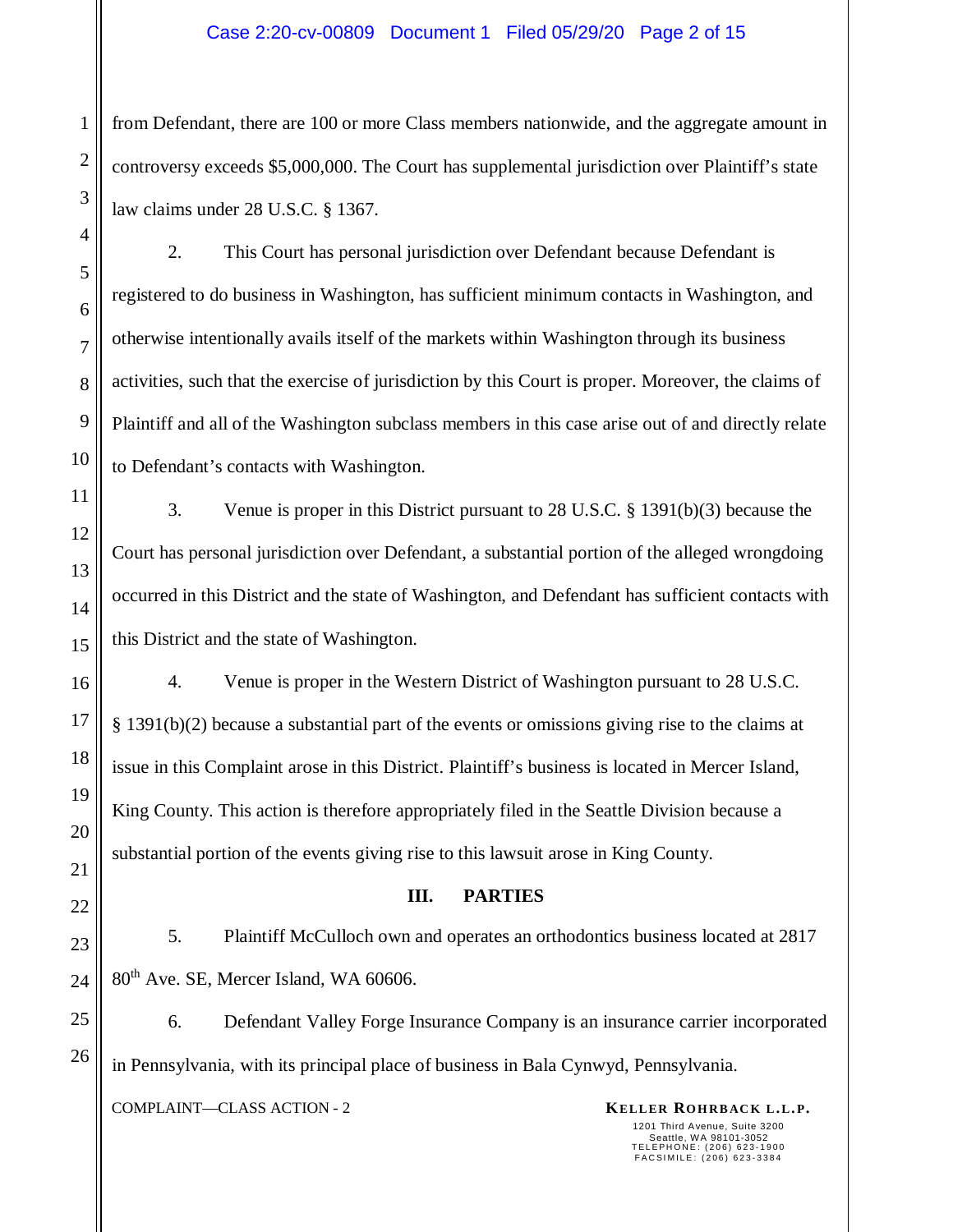7. Defendant is authorized to write, sell, and issue business insurance policies in the District of Columbia and forty-nine (49) states, including the state of Washington. Defendant conducted business in the state of Washington by selling and issuing business insurance policies to policyholders including Plaintiff.

#### **IV. NATURE OF THE CASE**

8. Due to COVID-19 and a state-ordered mandated closure, Plaintiff's orthodontics business has been interrupted, curtailed, and suspended. Plaintiff intended to rely on its business insurance to maintain business income in case of an insured loss. This lawsuit is filed to ensure that Plaintiff and other similarly-situated policyholders receive the insurance benefits to which they are entitled and for which they paid.

9. Defendant issued one or more insurance policies to Plaintiff, a businessowners policy and related endorsements ("the Policy"), insuring Plaintiff's property and business practice and other coverages, with effective dates of August 12, 2019, to August 12, 2020.

10. Plaintiff's business property includes property owned and/or leased by Plaintiff and used for general business purposes for the specific purpose of orthodontics and related business activities.

11. Defendant insurance policy issued to Plaintiff promises to pay Plaintiff for "direct physical loss of or physical damage to" to covered property.

12. The Policy includes coverage for risks of both damage to and loss of covered property.

13. Defendant's insurance policy issued to Plaintiff includes Business Income Coverage, Extra Expense Coverage, Extended Business Income Coverage and Civil Authority Coverage.

**KELLER ROHRBACK L.L.P. KELLER ROHRBACK L.L.P.**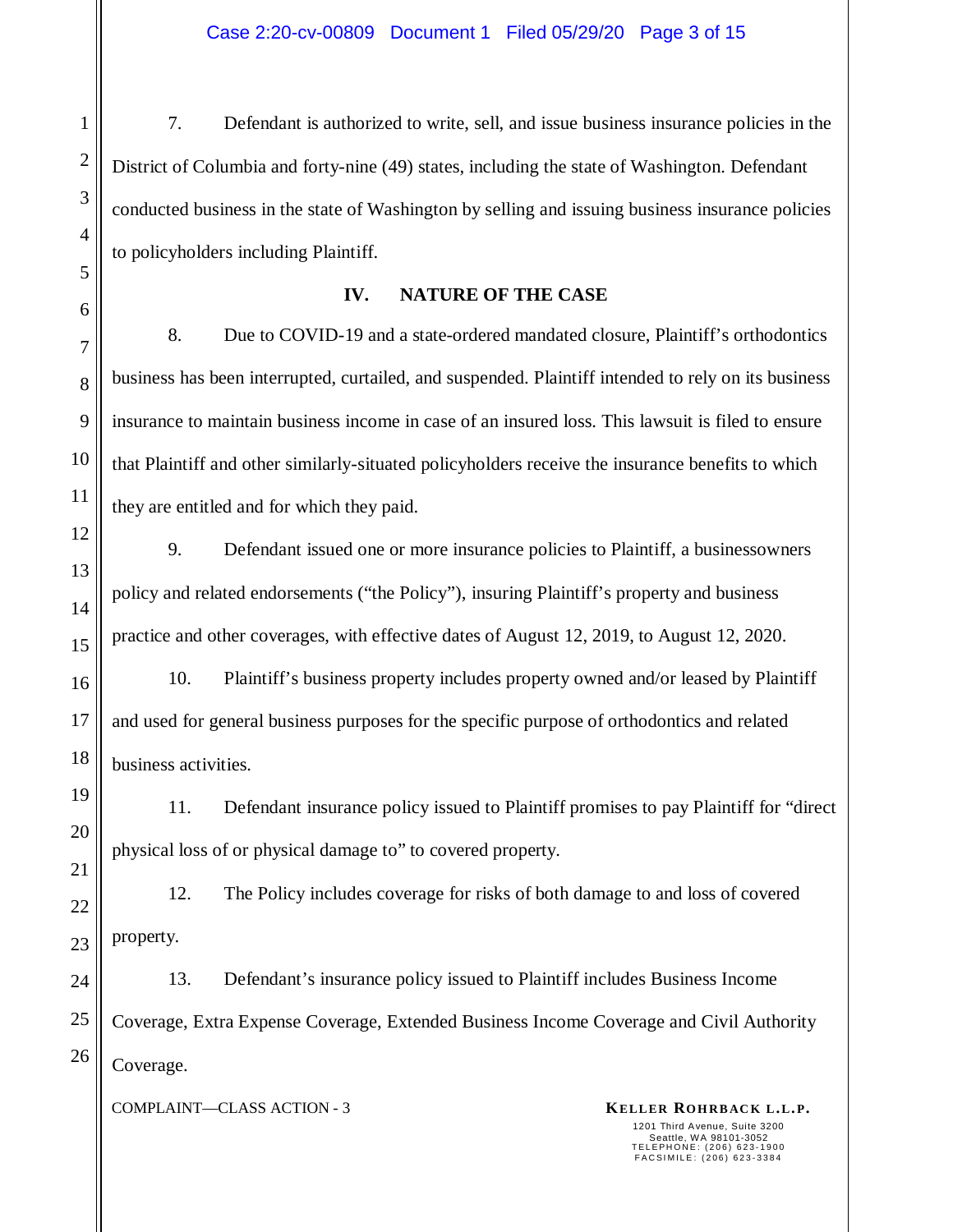# Case 2:20-cv-00809 Document 1 Filed 05/29/20 Page 4 of 15

**COMPLAINT—CLASS ACTION - 4 KELLER ROHRBACK L.L.P.** 1201 Third Avenue, Suite 3200 Seattle, WA 98101-3052<br>TELEPHONE: (206) 623-1900<br>FACSIMILE: (206) 623-3384 1 2 3 4 5 6 7 8 9 10 11 12 13 14 15 16 17 18 19 20 21 22 23 24 25 26 14. Plaintiff paid all premiums for the coverage when due. 15. On or about January 2020, the United States of America saw its first cases of persons infected by COVID-19, which has been designated a worldwide pandemic. 16. In light of this pandemic, Washington Governor Jay Inslee issued certain proclamations and orders affecting many persons and businesses in Washington, whether infected with COVID-19 or not, requiring certain public health precautions. Among other things, Governor Inslee's "Stay Home, Stay Healthy" orders required the closure of all non-essential businesses, including Plaintiff's business. 17. Governor Inslee's "PROCLAMATION BY THE GOVERNOR AMENDING PROCLAMATION 20-05: 20-24 Restrictions on Non-Urgent Medical Procedures," dated March 19, 2020, also provides, in part: WHEREAS, the health care person protective equipment supply chain in Washington State has been severely disrupted by the significant increased use of such equipment worldwide, such that there are now critical shortages of this equipment for health care workers. To curtail the spread of the COVID-19 pandemic in Washington State and to protect our health care workers as they provide health care services, it is necessary to immediately prohibit all hospitals, ambulatory surgery centers, and dental, orthodontic, and endodontic offices in Washington State from providing health care services, procedures and surgeries that require personal protective equipment, which if delayed, are not anticipated to cause harm to the patient within the next three months. 18. By order of Governor Inslee, orthodontists including Plaintiff were prohibited from providing services but for urgent and emergency procedures. 19. No COVID-19 virus has been detected on Plaintiff's business premises. 20. Plaintiff's property sustained direct physical loss and/or damage related to COVID-19 and/or the proclamations and orders.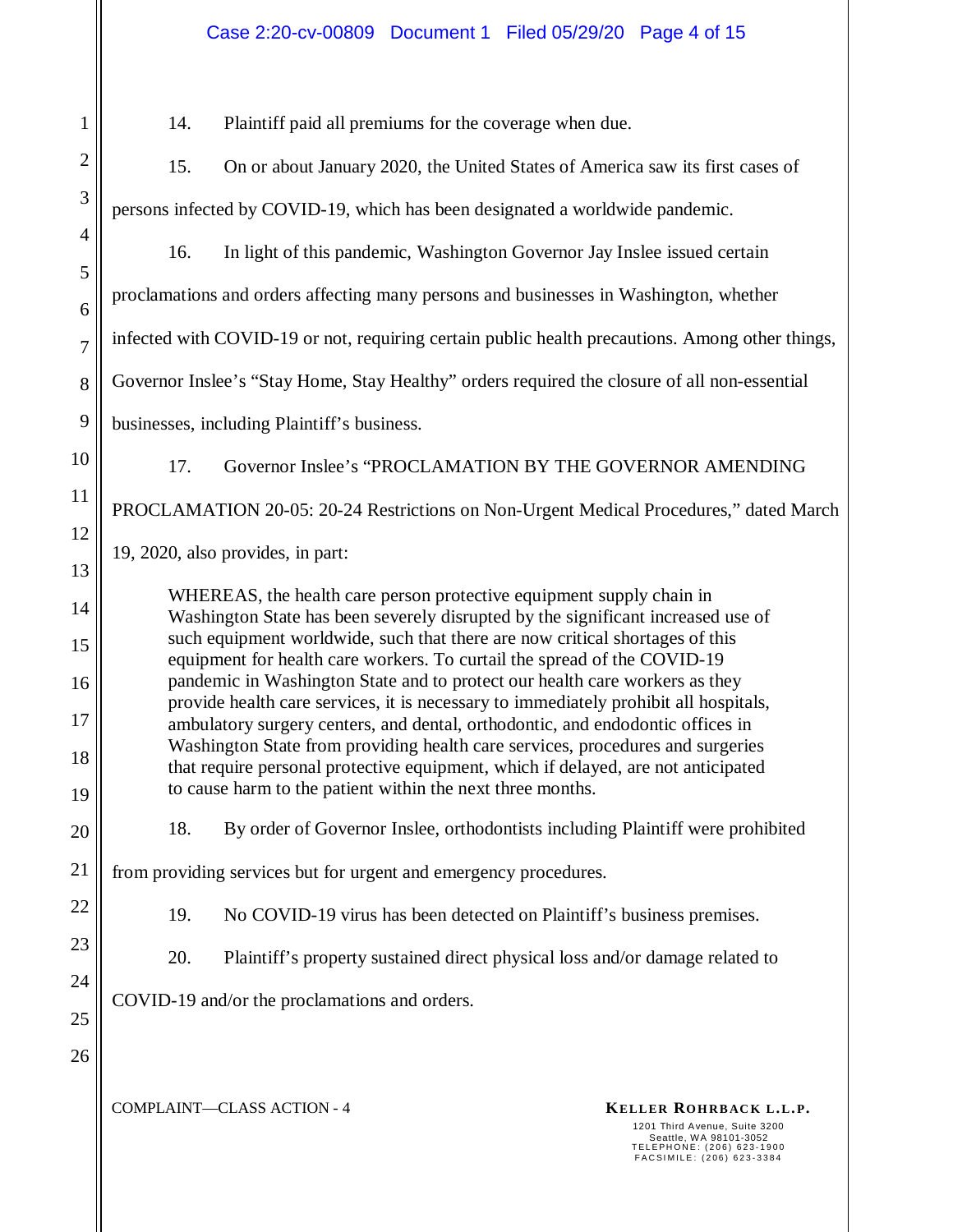| Case 2:20-cv-00809  Document 1  Filed 05/29/20  Page 5 of 15 |  |  |
|--------------------------------------------------------------|--|--|
|                                                              |  |  |

| $\mathbf{1}$        | 21.                  | Plaintiff's property will continue to sustain direct physical loss or damage covered                                      |                                                                                                                                             |
|---------------------|----------------------|---------------------------------------------------------------------------------------------------------------------------|---------------------------------------------------------------------------------------------------------------------------------------------|
| $\mathbf{2}$        |                      | by the Valley Forge policy or policies, including but not limited to business interruption, extra                         |                                                                                                                                             |
| 3                   |                      | expense, interruption by civil authority, and other expenses.                                                             |                                                                                                                                             |
| $\overline{4}$      | 22.                  | Plaintiff's property could not be used for its intended purposes.                                                         |                                                                                                                                             |
| 5                   | 23.                  | As a result of the above, Plaintiff has experienced and will experience loss                                              |                                                                                                                                             |
| 6<br>$\overline{7}$ |                      | covered by the Valley Forge policy or policies.                                                                           |                                                                                                                                             |
| 8                   | 24.                  | After its business was shut down in March 2020, Plaintiff filed a claim for its loss                                      |                                                                                                                                             |
| 9                   |                      | of income. After an investigation, Defendant denied coverage on May 15, 2020.                                             |                                                                                                                                             |
| 10                  | 25.                  | In a letter to Plaintiff dated May 15, 2020, Defendant acknowledged that:                                                 |                                                                                                                                             |
| 11                  |                      | The [March 19, 2020] Order [20-24] reflects that, as of March 19, 2020 dental,                                            |                                                                                                                                             |
| 12                  |                      | orthodontic and endodontic offices are prohibited from providing health care services,                                    |                                                                                                                                             |
| 13                  |                      | procedures, and surgeries that, if delayed, are not anticipated to cause harm to patient<br>within the next three months. |                                                                                                                                             |
| 14                  |                      | Yet Defendant denied coverage because there was "no indication that [Plaintiff's] operations                              |                                                                                                                                             |
| 15                  |                      | were suspended as a result of direct physical loss or damage[.]"                                                          |                                                                                                                                             |
| 16                  | 26.                  | Upon information and belief, Valley Forge has denied or will deny all similar                                             |                                                                                                                                             |
| 17<br>18            | claims for coverage. |                                                                                                                           |                                                                                                                                             |
| 19                  |                      | V.<br><b>CLASS ACTION ALLEGATIONS</b>                                                                                     |                                                                                                                                             |
| 20                  | 27.                  | This matter is brought by Plaintiff on behalf of itself and those similarly situated,                                     |                                                                                                                                             |
| 21                  |                      | under Federal Rules of Civil Procedure $23(b)(1)$ , $23(b)(2)$ , and $23(b)(3)$ .                                         |                                                                                                                                             |
| 22                  | 28.                  | The Classes that Plaintiff seeks to represent are defined at this time as:                                                |                                                                                                                                             |
| 23                  |                      | A.<br><b>Business Income Breach of Contract Class:</b> All persons and entities in                                        |                                                                                                                                             |
| 24                  |                      | the United States insured under a Valley Forge policy with Business Income Coverage                                       |                                                                                                                                             |
| 25                  |                      | who suffered a suspension of their practice at the covered premises related to COVID-19                                   |                                                                                                                                             |
| 26                  |                      |                                                                                                                           |                                                                                                                                             |
|                     |                      | COMPLAINT-CLASS ACTION - 5                                                                                                | KELLER ROHRBACK L.L.P.<br>1201 Third Avenue, Suite 3200<br>Seattle, WA 98101-3052<br>TELEPHONE: (206) 623-1900<br>FACSIMILE: (206) 623-3384 |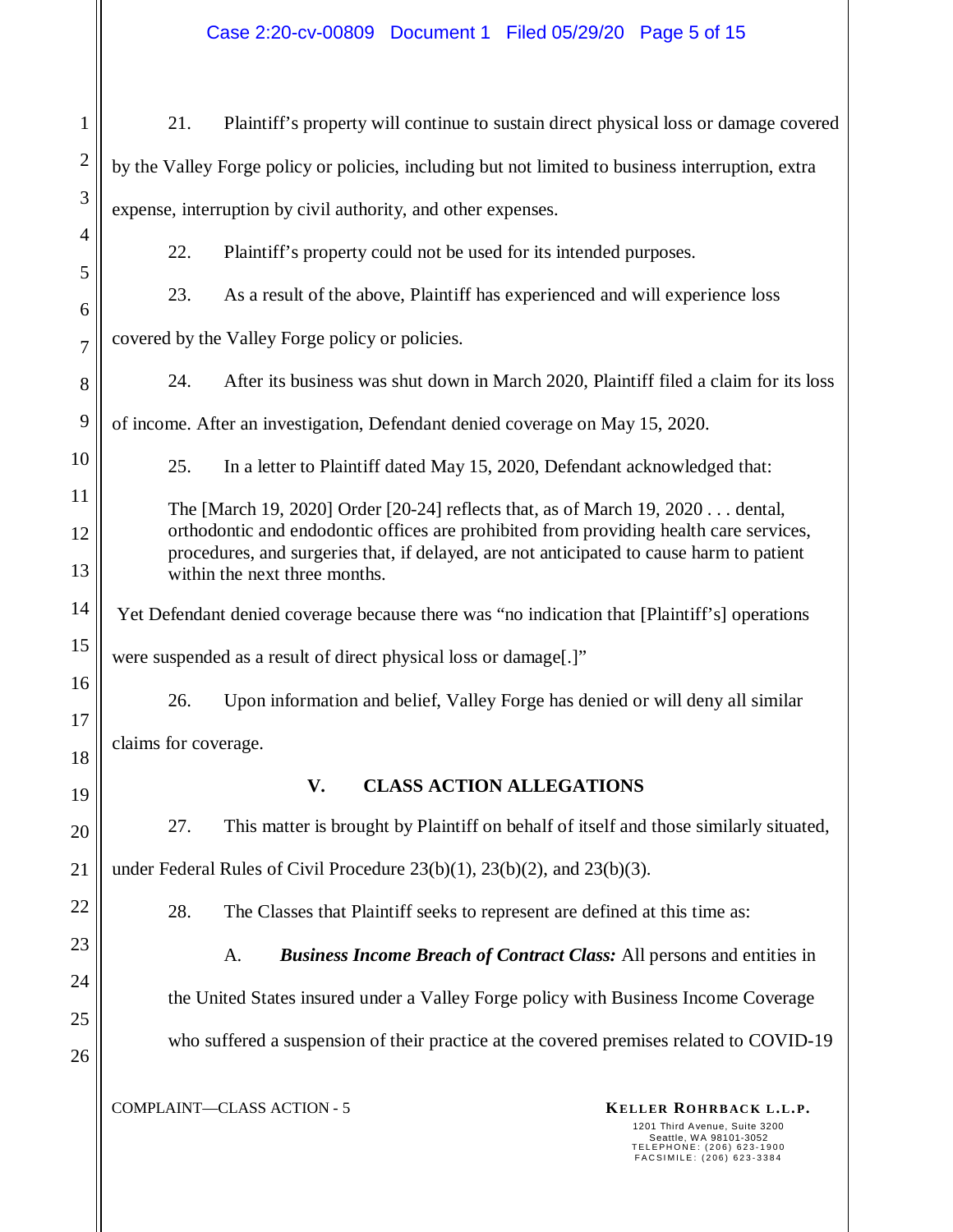and/or orders issued by Governor Inslee, other Governors, and/or other civil authorities and whose Business Income claim has been denied by Valley Forge.

B. *Business Income Breach of Contract Washington Subclass:* All persons and entities in the State of Washington insured under a Valley Forge policy with Business Income Coverage who suffered a suspension of their business at the covered premises related to COVID-19 and/or orders issued by Governor Inslee, and/or other civil authorities and whose Business Income claim has been denied by Valley Forge.

C. *Business Income Declaratory Relief Class:* All persons and entities in the United States insured under a Valley Forge policy with Business Income Coverage who suffered a suspension of their practice at the covered premises related to COVID-19 and/or orders issued by Governor Inslee, other Governors, and/or other civil authorities.

D. *Business Income Declaratory Relief Washington Subclass:* All persons and entities in the State of Washington insured under a Valley Forge policy with Business Income Coverage who suffered a suspension of their business at the covered premises related to COVID-19 and/or orders issued by Governor Inslee, and/or other civil authorities.

E. *Extended Business Income Breach of Contract Class:* All persons and entities in the United States insured under a Valley Forge policy with Extended Business Income Coverage who suffered a suspension of their business at the covered premises related to COVID-19 and/or orders issued by Governor Inslee, other Governors, and/or other civil authorities and whose Extended Business Income claim has been denied by Valley Forge.

**COMPLAINT—CLASS ACTION - 6 KELLER ROHRBACK L.L.P.**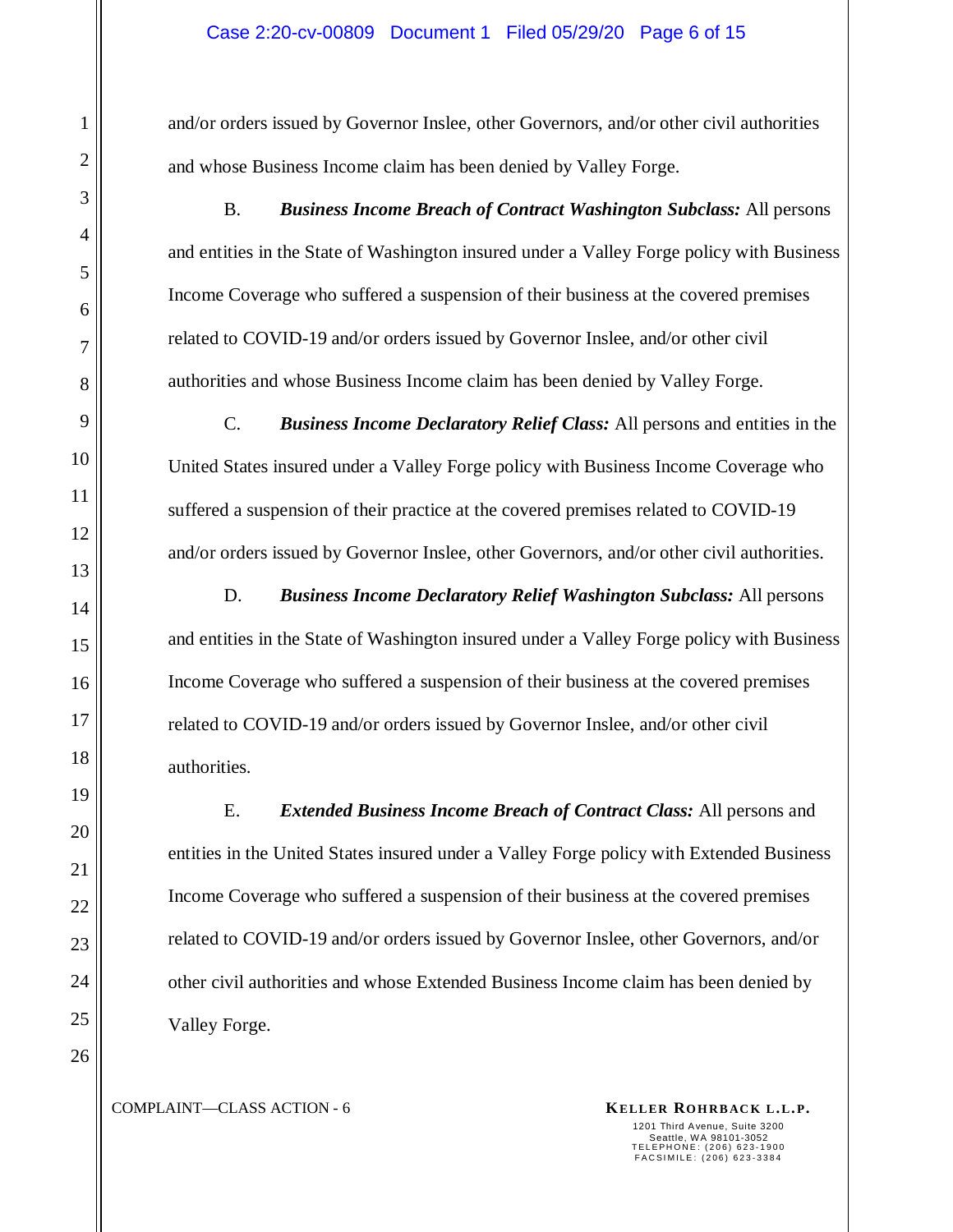F. *Extended Business Income Breach of Contract Washington Subclass:* All persons and entities in the State of Washington insured under a Valley Forge policy with Extended Business Income Coverage who suffered a suspension of their business at the covered premises related to COVID-19 and/or orders issued by Governor Inslee, and/or other civil authorities and whose Extended Business Income claim has been denied by Valley Forge.

G. *Extended Business Income Declaratory Relief Class:* All persons and entities in the United States insured under a Valley Forge policy with Extended Business Income Coverage who suffered a suspension of their business at the covered premises related to COVID-19 and/or orders issued by Governor Inslee, other Governors, and/or other civil authorities.

H. *Extended Business Income Declaratory Relief Washington Subclass:* All persons and entities in the State of Washington insured under a Valley Forge policy with Extended Business Income coverage who suffered a suspension of their business at the covered premises related to COVID-19 and/or orders issued by Governor Inslee, and/or other civil authorities.

I. *Extra Expense Breach of Contract Class***:** All persons and entities in the United States insured under a Valley Forge policy with Extra Expense Coverage who sought to minimize losses from the suspension of their business at the covered premises in connection with COVID-19 and/or orders issued by Governor Inslee, other Governors, and/or other civil authorities and whose Extra Expense claim has been denied by Valley Forge.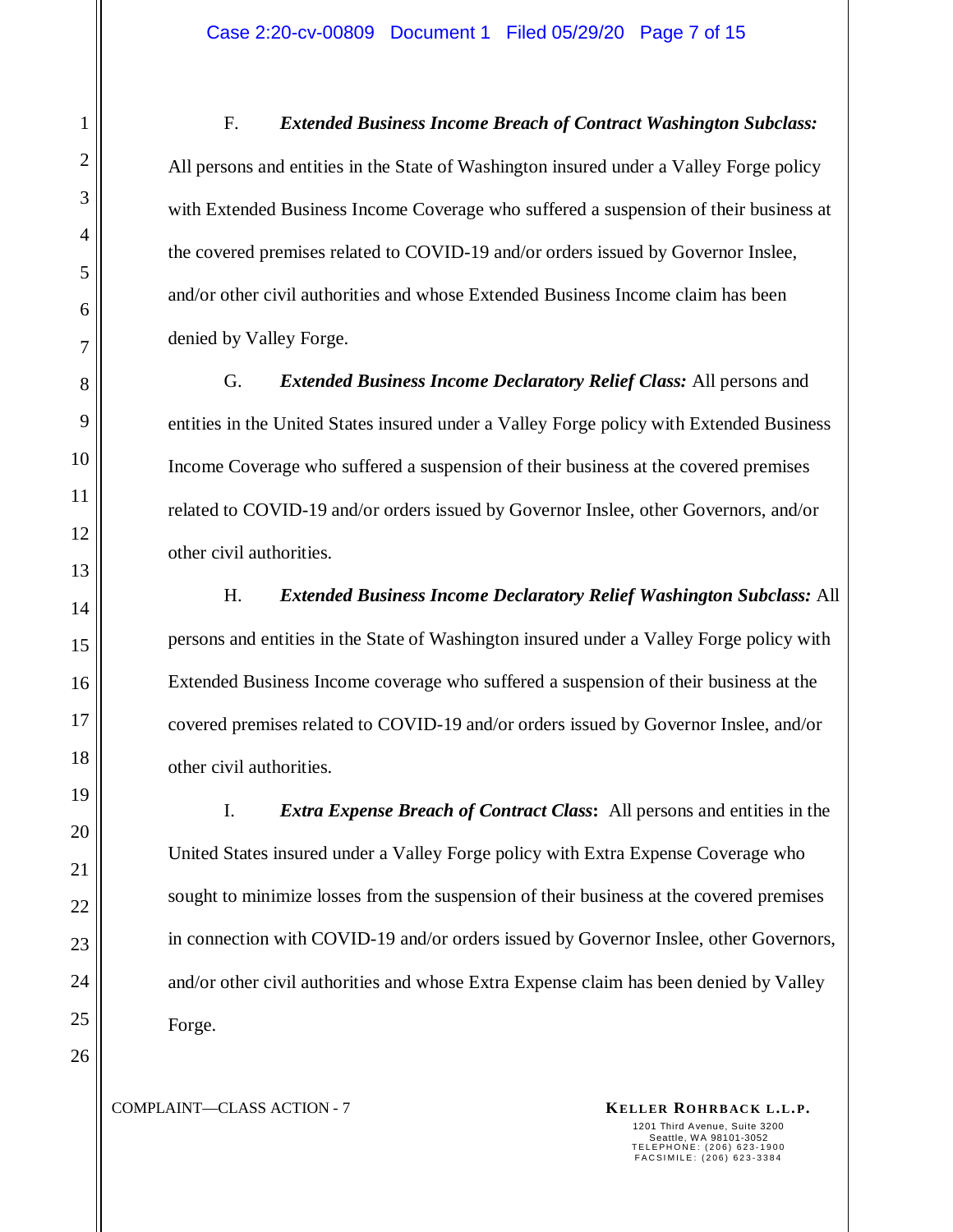J. *Extra Expense Breach of Contract Washington Subclass***:** All persons and entities in the State of Washington insured under a Valley Forge policy with Extra Expense Coverage who sought to minimize losses from the suspension of their business at the covered premises in connection with COVID-19 and/or orders issued by Governor Inslee, and/or other civil authorities and whose Extra Expense claim has been denied by Valley Forge.

K. *Extra Expense Declaratory Relief Class:* All persons and entities in the United States insured under a Valley Forge policy with Extra Expense Coverage who sought to minimize losses from the suspension of their business at the covered premises in connection with COVID-19 and/or orders issued by Governor Inslee, other Governors, and/or other civil authorities.

L. *Extra Expense Declaratory Relief Washington Subclass:* All persons and entities in the State of Washington insured under a. Valley Forge policy with Extra Expense Coverage who sought to minimize losses from the suspension of their business at the covered premises in connection with COVID-19 and/or orders issued by Governor Inslee, and/or other civil authorities.

M. *Civil Authority Breach of Contract Class:* All persons and entities in the United States insured under a Valley Forge policy with Civil Authority Coverage who suffered a suspension of their practice and/or extra expense at the covered premises related to COVID-19 and/or orders issued by Governor Inslee, other Governors, and/or other civil authorities and whose Civil Authority claim has been denied by Valley Forge.

**COMPLAINT—CLASS ACTION - 8 KELLER ROHRBACK L.L.P.** N. *Civil Authority Breach of Contract Washington Subclass:* All persons and entities in the State of Washington insured under a Valley Forge policy with Civil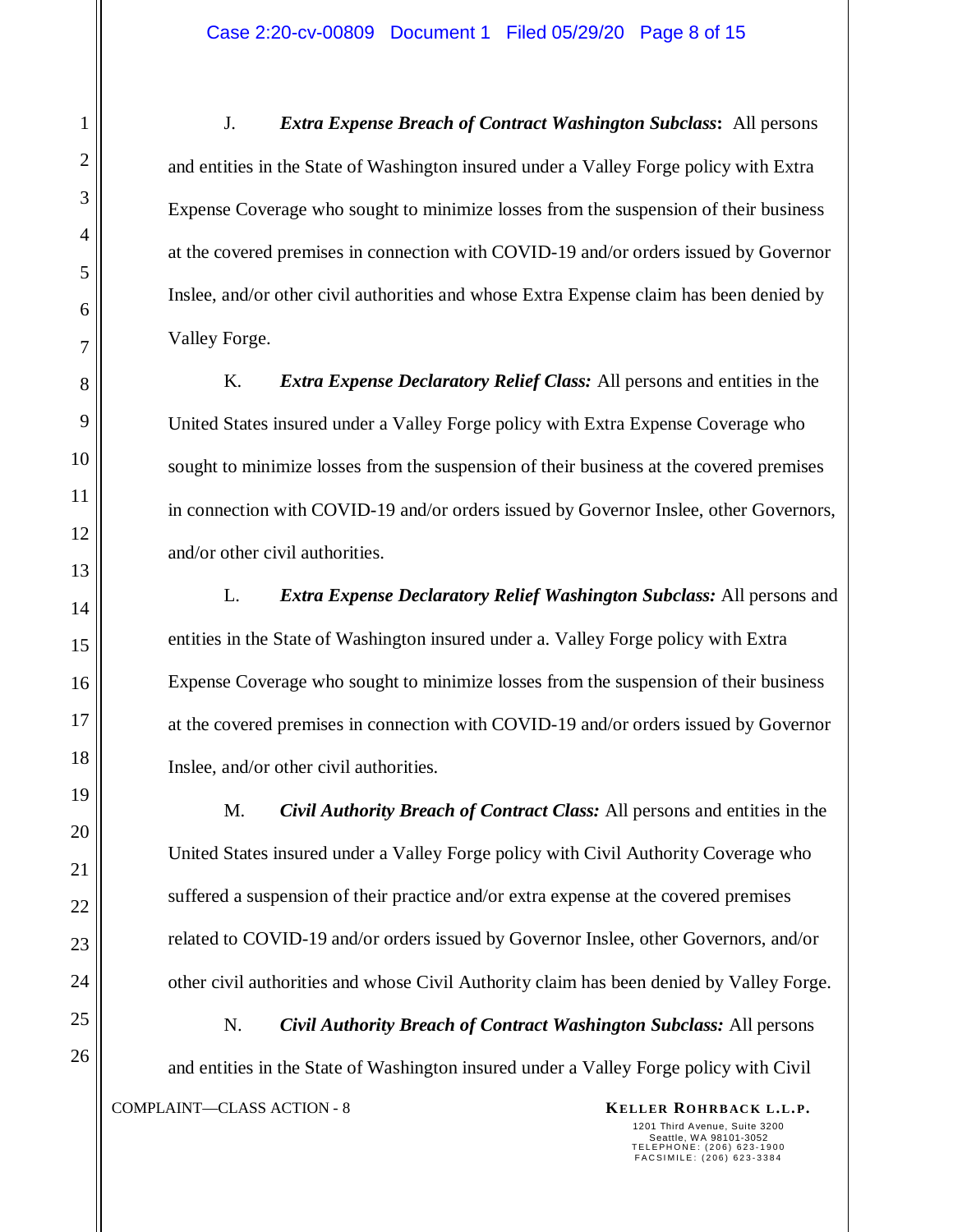Authority coverage who suffered a suspension of their business and/or extra expense at the covered premises related to COVID-19 and/or orders issued by Governor Inslee, and/or other civil authorities and whose Civil Authority claim has been denied by Valley Forge.

O. *Civil Authority Declaratory Relief Class:* All persons and entities in the United States insured under a Valley Forge policy with Civil Authority Coverage who suffered a suspension of their practice at the covered premises related to COVID-19 and/or orders issued by Governor Inslee, other Governors, and/or other civil authorities.

P. *Civil Authority Declaratory Relief Washington Subclass:* All persons and entities in the State of Washington insured under a Valley Forge policy with Civil Authority Coverage who suffered a suspension of their business at the covered premises related to COVID-19 and/or orders issued by Governor Inslee, and/or other civil authorities.

29. Excluded from the Classes are Defendant's officers, directors, and employees; the judicial officers and associated court staff assigned to this case; and the immediate family members of such officers and staff. Plaintiff reserves the right to amend the Class definitions based on information obtained in discovery.

30. This action may properly be maintained on behalf of each proposed Class under the criteria of Rule 23 of the Federal Rules of Civil Procedure.

31. **Numerosity**: The members of the Class are so numerous that joinder of all members would be impractical. Plaintiff is informed and believes that the proposed Class contains hundreds of members. The precise number of class members can be ascertained through discovery, which will include Defendant's records of policyholders.

**COMPLAINT—CLASS ACTION - 9 KELLER ROHRBACK L.L.P.**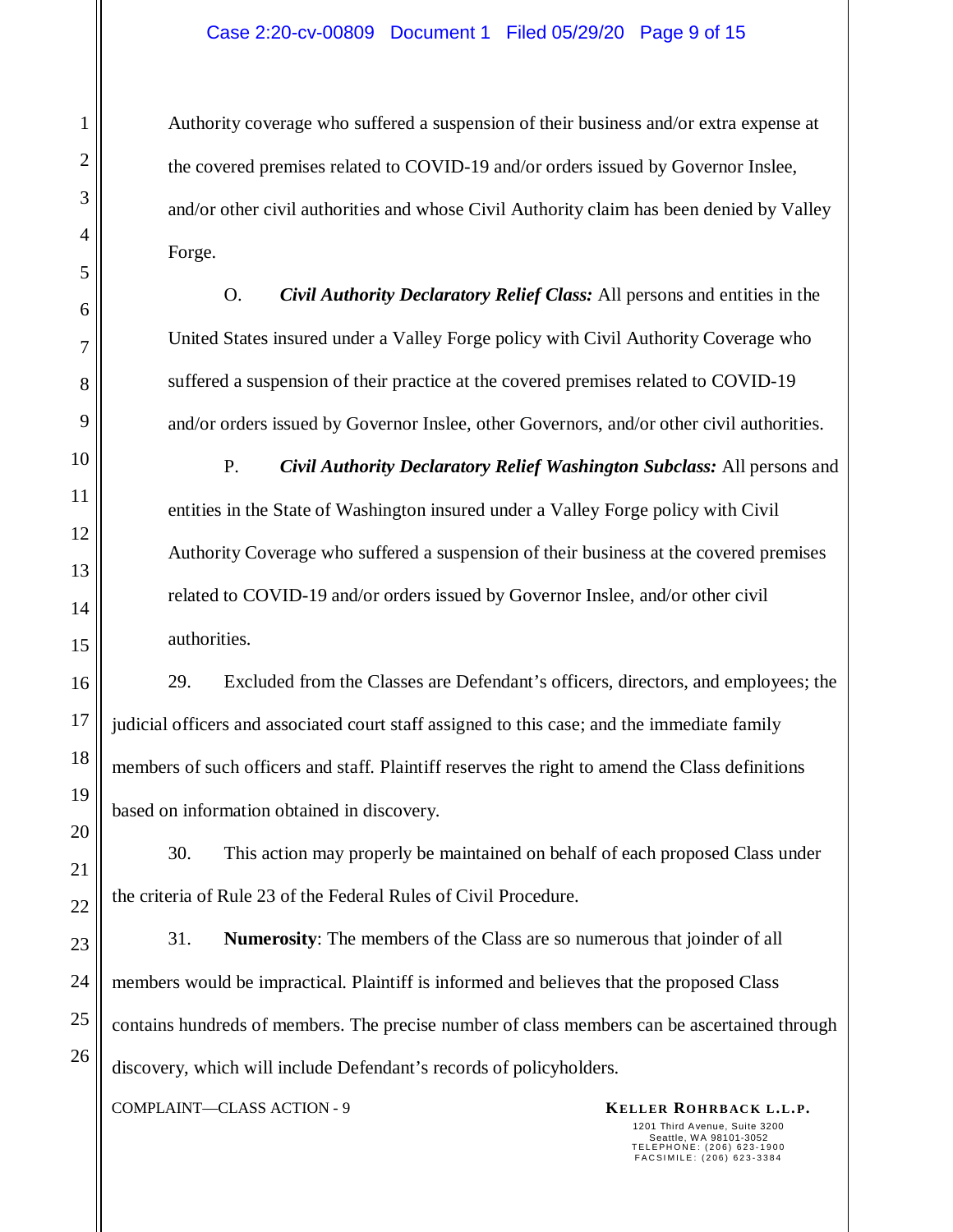#### Case 2:20-cv-00809 Document 1 Filed 05/29/20 Page 10 of 15

32. **Commonality and Predominance**: Common questions of law and fact predominate over any questions affecting only individual members of the Class. Common questions include, but are not limited to, the following: A. Whether the class members suffered covered losses based on common

policies issued to members of the Class;

1

2

3

4

5

6

7

8

9

10

11

12

13

14

15

16

17

18

19

20

21

22

23

24

25

26

B. Whether Valley Forge acted in a manner common to the class and wrongfully denied claims for coverage relating to COVID-19 and/or orders issued by Governor Inslee, other Governors, and/or other civil authorities;

C. Whether Business Income Coverage in Valley Forge's policies of insurance applies to a suspension of practice relating to COVID-19 and/or orders issued by Governor Inslee, other Governors, and/or other civil authorities;

D. Whether Extended Business Income Coverage in Valley Forge's policies of insurance applies to a suspension of practice relating to COVID-19 and/or orders issued by Governor Inslee, other Governors, and/or other civil authorities;

E. Whether Extra Expense Coverage in Valley Forge's policies of insurance applies to efforts to minimize a loss at the covered premises relating to COVID-19 and/or orders issued by Governor Inslee, other Governors, and/or other civil authorities;

F. Whether Civil Authority Coverage in Valley Forge's policies of insurance applies to a suspension of practice relating to COVID-19 and/or orders issued by Governor Inslee, other Governors, and/or civil authorities;

G. Whether Valley Forge has breached its contracts of insurance through a blanket denial of all claims based on business interruption, income loss or closures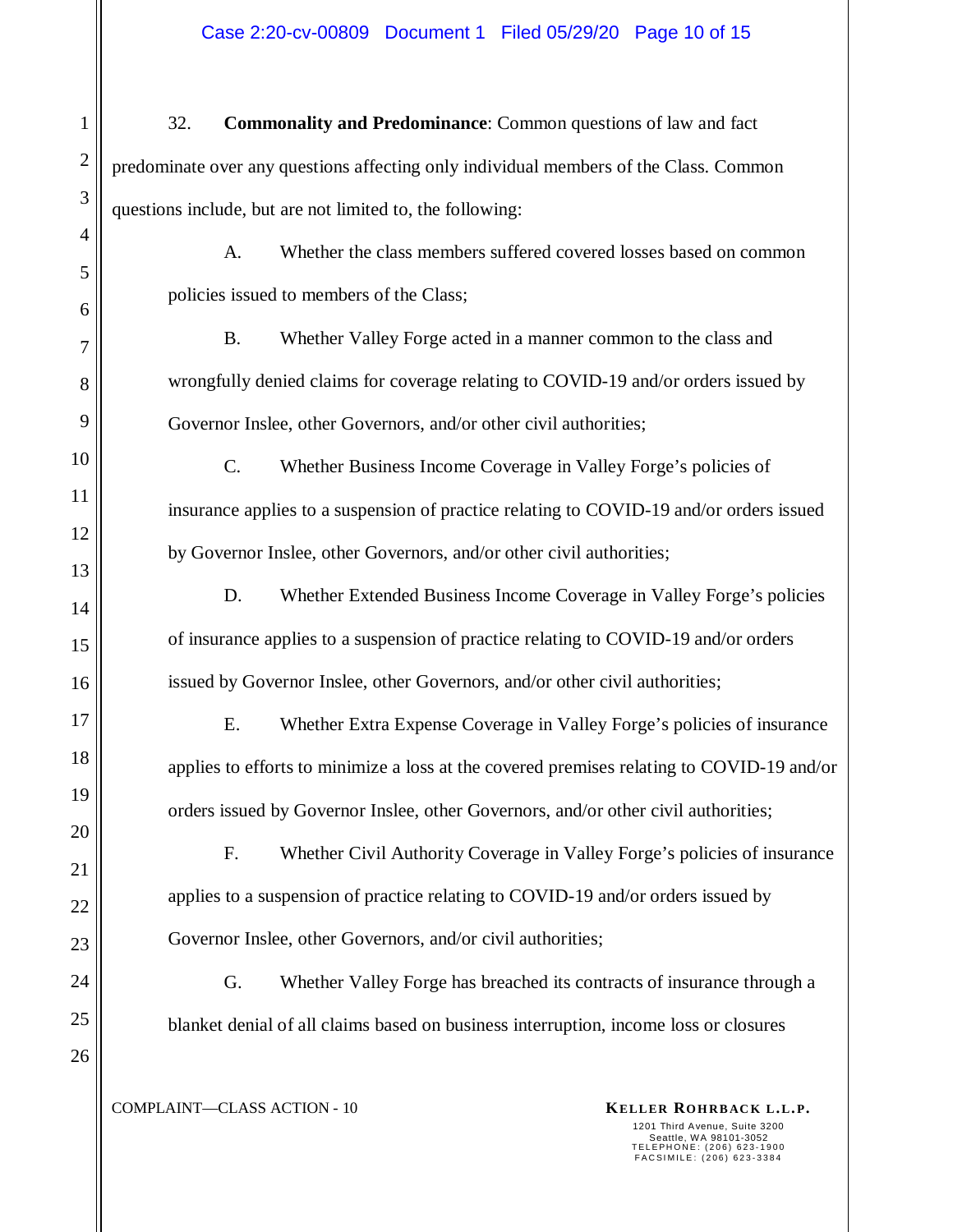related to COVID-19 and/or orders issued by Governor Inslee, other Governors, and/or other civil authorities;

H. Whether, because of Defendant's conduct, Plaintiff and the class members have suffered damages; and if so, the appropriate amount thereof; and

I. Whether, because of Defendant's conduct, Plaintiff and the class members are entitled to equitable and declaratory relief, and if so, the nature of such relief.

33. **Typicality**: Plaintiff's claims are typical of the claims of the members of the classes. Plaintiff and all the members of the classes have been injured by the same wrongful practices of Defendant. Plaintiff's claims arise from the same practices and course of conduct that give rise to the claims of the members of the Class and are based on the same legal theories.

34. **Adequacy**: Plaintiff will fully and adequately assert and protect the interests of the classes and has retained class counsel who are experienced and qualified in prosecuting class actions. Neither Plaintiff nor its attorneys have any interests contrary to or in conflict with the Class.

35. **Federal Rule of Civil Procedure 23(b)(1), the Risk of Inconsistent or Varying Adjudications and Impairment to Other Class Members' Interests**: Plaintiff seeks adjudication as to the interpretation, and resultant scope, of Defendant's policies, which are common to all members of the class. The prosecution of separate actions by individual members of the classes would risk inconsistent or varying interpretations of those policy terms and create inconsistent standards of conduct for Defendant. The policy interpretations sought by Plaintiff could also impair the ability of absent class members to protect their interests.

**COMPLAINT—CLASS ACTION - 11 KELLER ROHRBACK L.L.P.** 36. **Federal Rule of Civil Procedure 23(b)(2), Declaratory and Injunctive Relief**: Defendant acted or refused to act on grounds generally applicable to Plaintiff and other members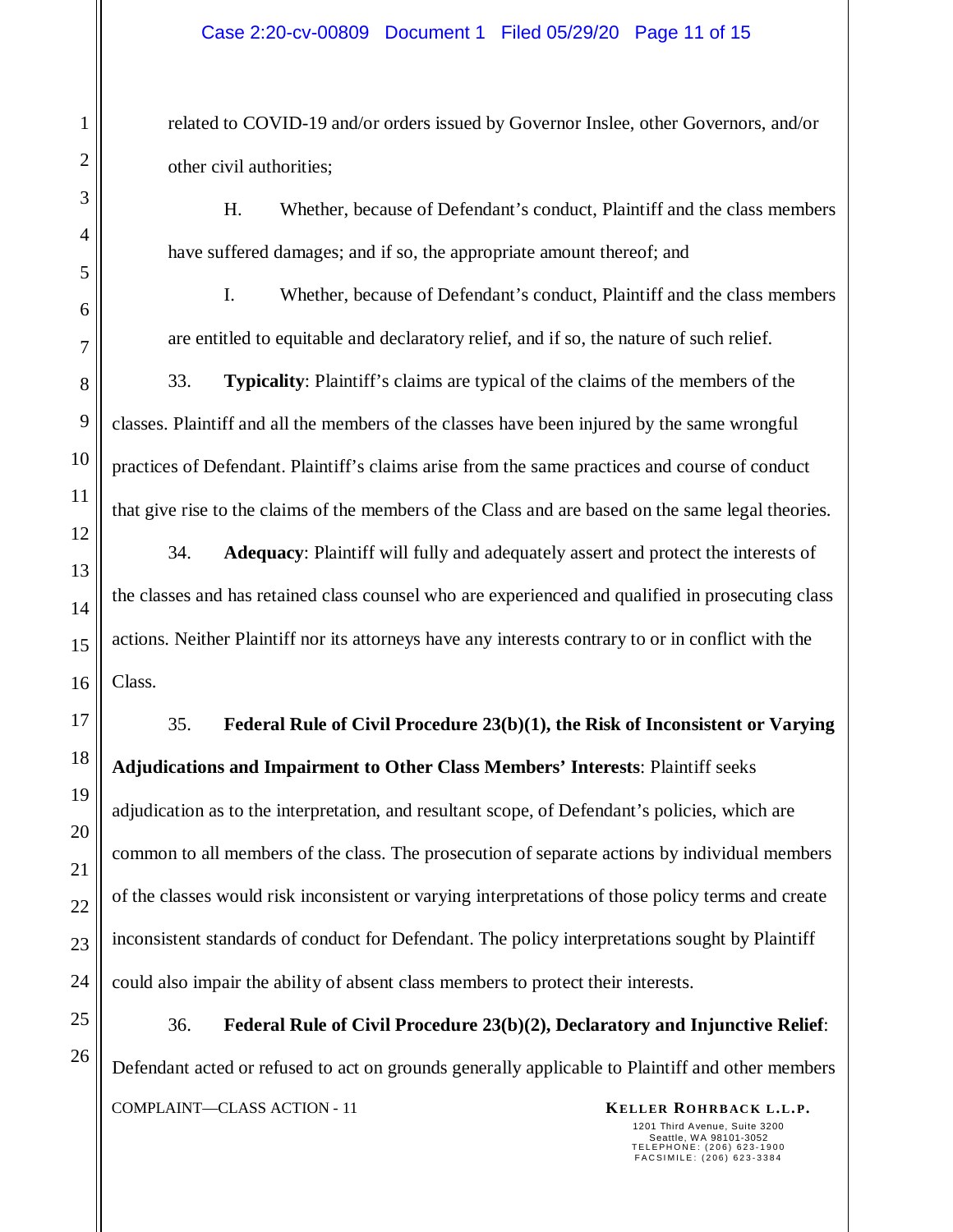of the proposed classes making injunctive relief and declaratory relief appropriate on a classwide basis.

37. **Federal Rule of Civil Procedure 23(b)(3), Superiority**: A class action is superior to all other available methods of the fair and efficient adjudication of this lawsuit. While the aggregate damages sustained by the classes are likely to be in the millions of dollars, the individual damages incurred by each class member may be too small to warrant the expense of individual suits. Individual litigation creates a risk of inconsistent and/or contradictory decisions and the court system would be unduly burdened by individual litigation of such cases. A class action would result in a unified adjudication, with the benefits of economies of scale and supervision by a single court.

# **VI. CAUSES OF ACTION**

#### **Count One—Declaratory Judgment**

*(Brought on behalf of the Business Income Declaratory Relief Class, Business Income Declaratory Relief Washington Subclass, Extended Business Income Declaratory Relief Class, Extended Business Income Declaratory Relief Washington Subclass, Extra Expense Declaratory Relief Class, Extra Expense Declaratory Relief Washington Subclass, Civil Authority Declaratory Relief Class, and Civil Authority Declaratory Relief Washington Subclass)* 

38. Previous paragraphs alleged are incorporated herein.

39. This is a cause of action for declaratory judgment pursuant to the Declaratory

Judgment Act, codified at 28 U.S.C. § 2201.

1

2

3

4

5

6

7

8

9

10

11

12

13

14

15

16

17

18

19

20

21

22

23

24

25

26

40. Plaintiff brings this cause of action on behalf of the Business Income Declaratory

Relief Class, Business Income Declaratory Relief Washington Subclass, Extended Business

Income Declaratory Relief Class, Extended Business Income Declaratory Relief Washington

Subclass, Extra Expense Declaratory Relief Class, Extra Expense Declaratory Relief Washington

**COMPLAINT—CLASS ACTION - 12 KELLER ROHRBACK L.L.P.**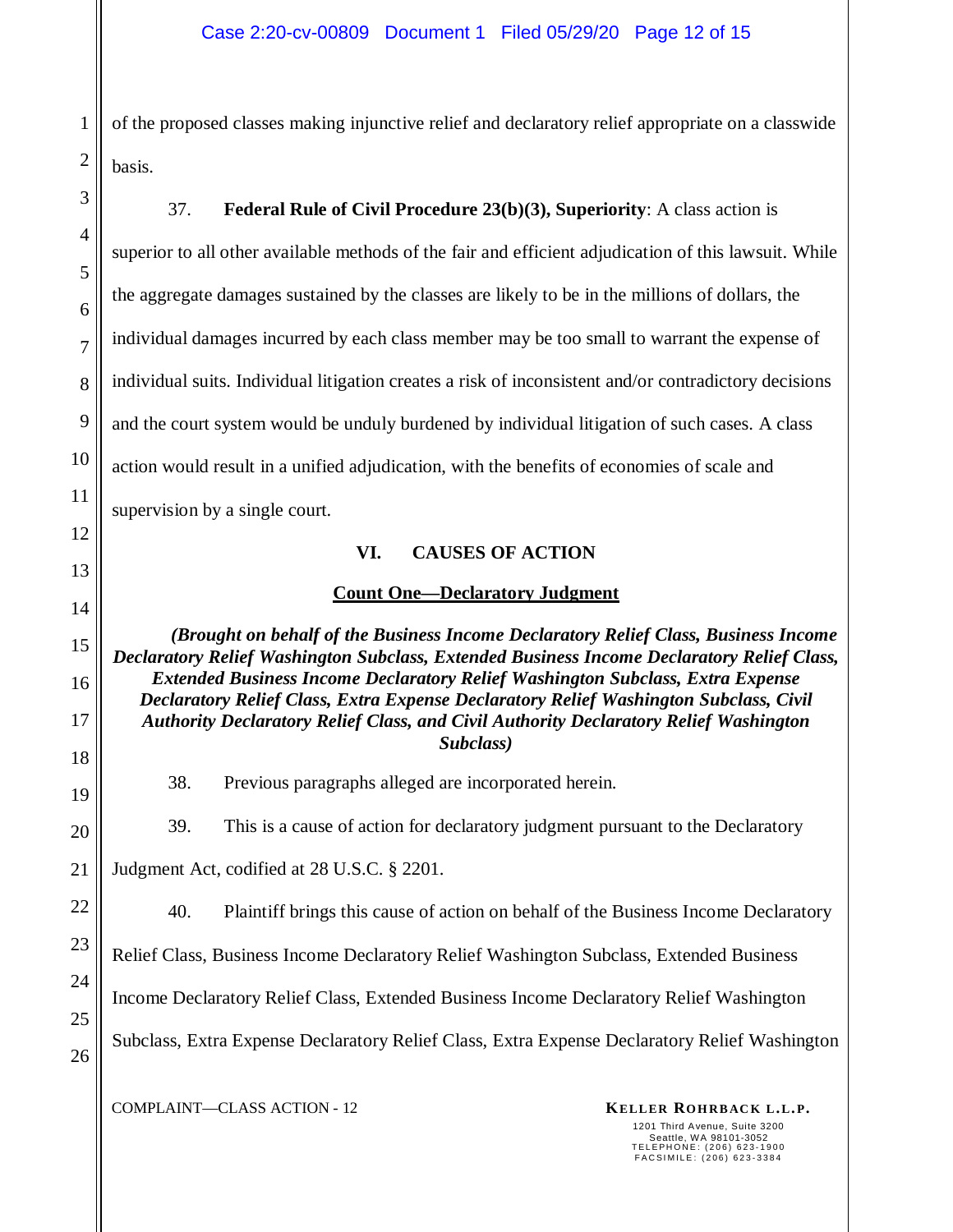Subclass, Civil Authority Declaratory Relief Class, and Civil Authority Declaratory Relief Washington Subclass.

41. Plaintiff seeks a declaratory judgment declaring that Plaintiff and Class Members' losses and expenses resulting from the interruption of their business are covered by the Policy. Plaintiff seeks a declaratory judgment declaring that Valley Forge is responsible for timely and fully paying all such claims.

# **Count Two—Breach of Contract**

# *(Brought on behalf of the Business Income Breach of Contract Class, Business Income Breach of Contract Washington Subclass, Extended Business Income Breach of Contract Class, Extended Business Income Breach of Contract Washington Subclass, Extra Expense Breach of Contract Class, Extra Expense Breach of Contract Washington Subclass, Civil Authority Breach of Contract Class, and Civil Authority Breach of Contract Washington Subclass)*

42. Previous paragraphs alleged are incorporated herein.

43. Plaintiff brings this cause of action on behalf of the Business Income Breach of

Contract Class, Business Income Breach of Contract Washington Subclass, Extended Business

Income Breach of Contract Class, Extended Business Income Breach of Contract Washington

Subclass, Extra Expense Breach of Contract Class, Extra Expense Breach of Contract

Washington Subclass, Civil Authority Breach of Contract Class and Civil Authority Breach of

Contract Washington Subclass.

44. The Policy is a contract under which Plaintiff and the class paid premiums to

Valley Forge in exchange for Valley Forge's promise to pay plaintiff and the class for all claims covered by the Policy.

45. Plaintiff has paid its insurance premiums.

**COMPLAINT—CLASS ACTION - 13 KELLER ROHRBACK L.L.P.**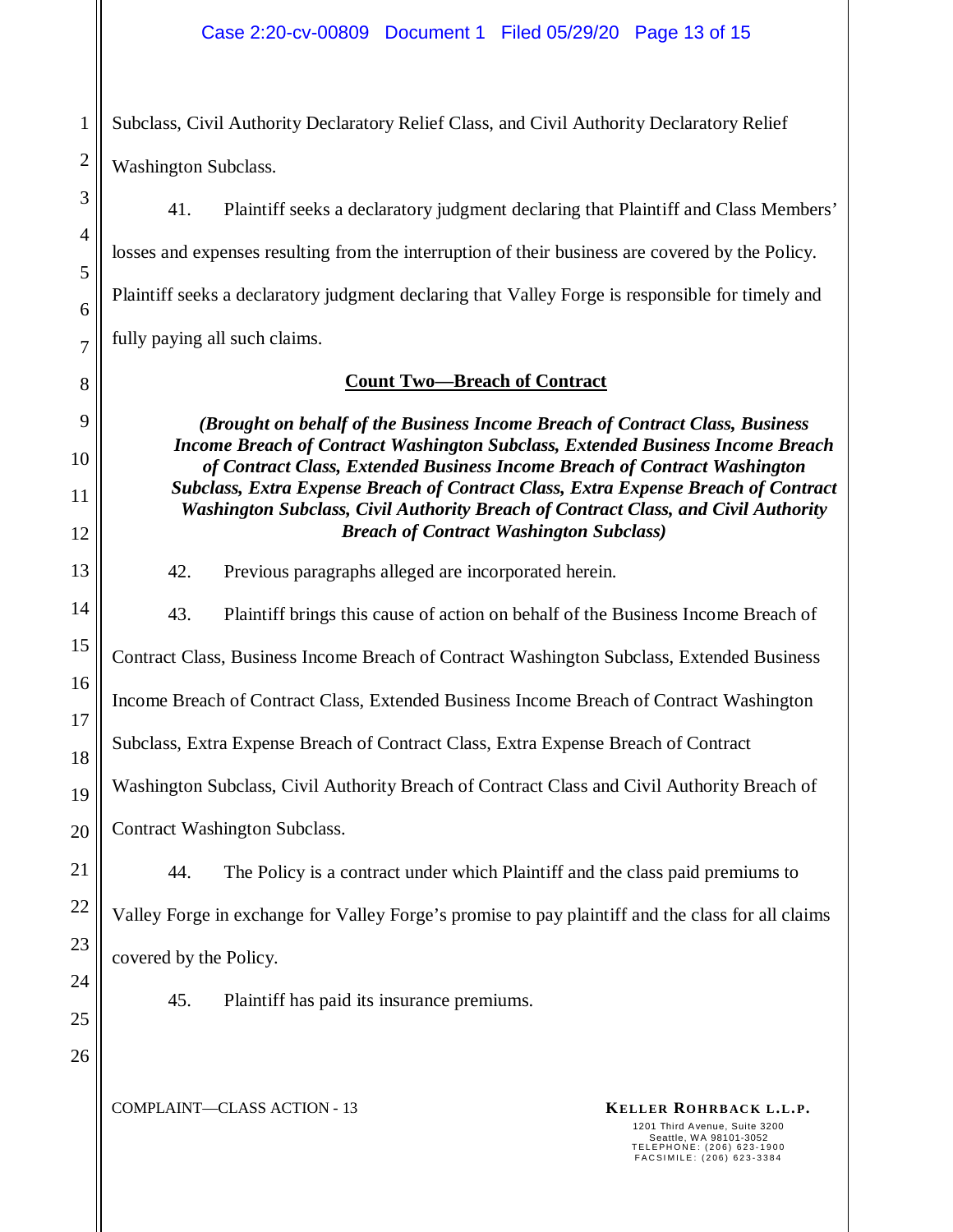#### Case 2:20-cv-00809 Document 1 Filed 05/29/20 Page 14 of 15

1 2 46. Plaintiff submitted a claim to Valley Forge for its covered loss, and Valley Forge denied coverage.

47. On information and belief, Valley Forge has denied coverage for other similarly situated policyholders.

48. Denying coverage for the claim is a breach of the insurance contract.

49. Plaintiff is harmed by the breach of the insurance contract by Valley Forge.

# **VII. PRAYER FOR RELIEF**

9 10 1. A declaratory judgment that the policy or policies cover Plaintiff's losses and expenses resulting from the interruption of the Plaintiff's business related to COVID-19 and/or orders issued by Governor Inslee, other Governors, and/or other authorities.

12 13 14 2. A declaratory judgment that the defendant is responsible for timely and fully paying all such losses.

3. Damages.

3

4

5

6

7

8

11

15

16

17

18

19

20

21

22

23

24

//

//

//

25

26

4. Pre- and post-judgment interest at the highest allowable rate.

5. Reasonable attorney fees and costs.

6. Such further and other relief as the Court shall deem appropriate.

# **VIII. JURY TRIAL DEMANDED**

Plaintiff demands a jury trial on all claims so triable.

**COMPLAINT—CLASS ACTION - 14 KELLER ROHRBACK L.L.P.**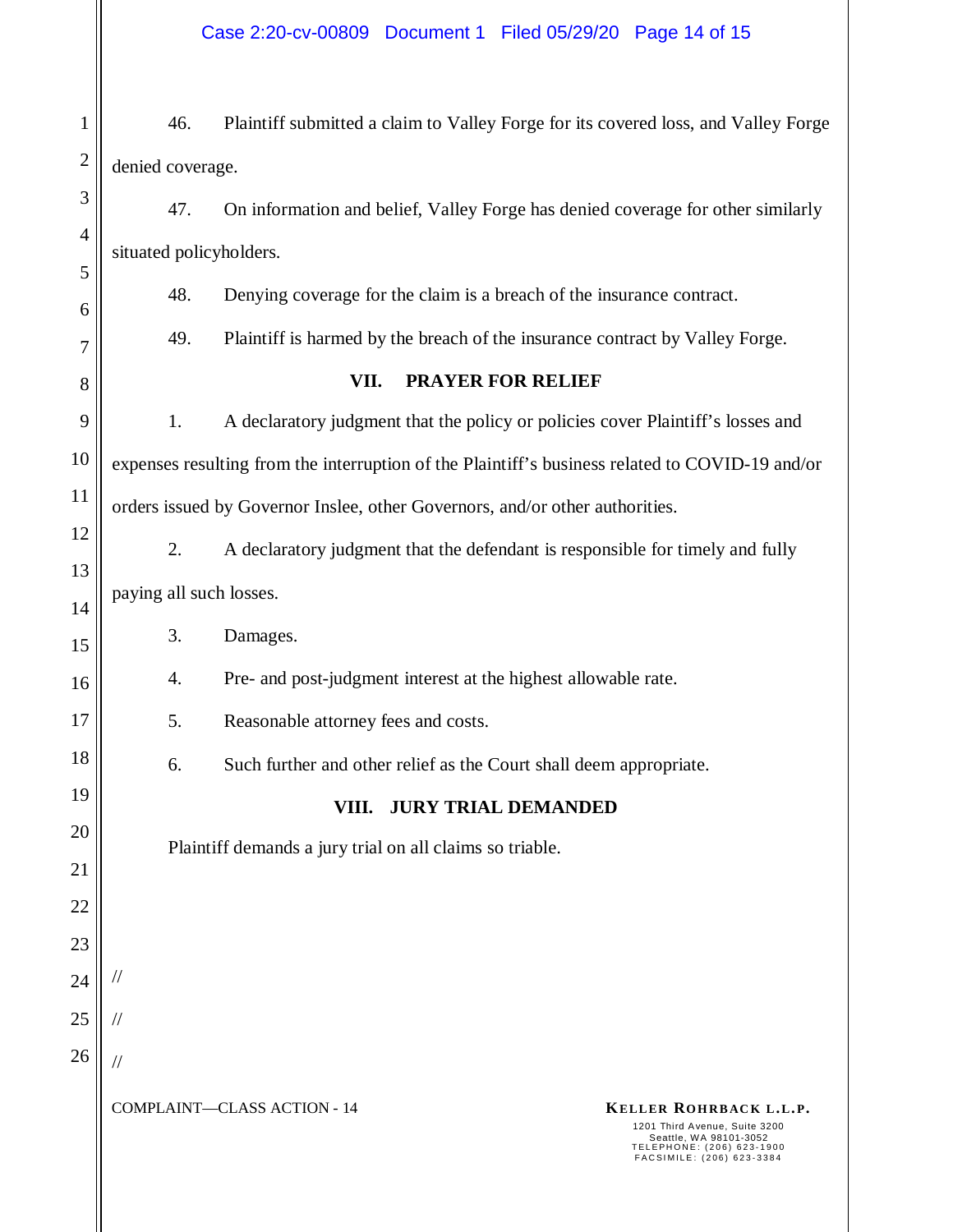DATED this 29th day of May, 2020.

1

2

3

### KELLER ROHRBACK L.L.P.

| 3  |                                    |                                                                       |
|----|------------------------------------|-----------------------------------------------------------------------|
| 4  |                                    | By: <i>s/Amy Williams-Derry</i>                                       |
|    |                                    | By: <i>s/ Lynn L. Sarko</i><br>By: s/ Ian S. Birk                     |
| 5  |                                    | By: s/ Gretchen Freeman Cappio                                        |
|    |                                    | By: s/ Irene M. Hecht                                                 |
| 6  |                                    | By: <i>s/ Maureen Falecki</i>                                         |
| 7  |                                    | By: s/ Nathan Nanfelt<br>Amy Williams-Derry, WSBA #28711              |
|    |                                    | Lynn L. Sarko, WSBA #16569                                            |
| 8  |                                    | Ian S. Birk, WSBA #31431                                              |
|    |                                    | Gretchen Freeman Cappio, WSBA #29576                                  |
| 9  |                                    | Irene M. Hecht, WSBA #11063                                           |
| 10 |                                    | Maureen Falecki, WSBA #18569                                          |
|    |                                    | Nathan Nanfelt, WSBA #45273                                           |
| 11 |                                    | 1201 Third Avenue, Suite 3200<br>Seattle, WA 98101                    |
|    |                                    | Telephone: (206) 623-1900                                             |
| 12 |                                    | Fax: (206) 623-3384                                                   |
|    |                                    | Email: awilliams-derry@kellerrohrback.com                             |
| 13 |                                    | Email: lsarko@kellerrohrback.com                                      |
| 14 |                                    | Email: ibirk@kellerrohrback.com                                       |
|    |                                    | Email: gcappio@kellerrohrback.com<br>Email: ihecht@kellerrohrback.com |
| 15 |                                    | Email: mfalecki@kellerrohrback.com                                    |
|    |                                    | Email: nnanfelt@kellerrohrback.com                                    |
| 16 |                                    |                                                                       |
|    |                                    | By: s/ Alison Chase                                                   |
| 17 |                                    | Alison Chase, pro hac vice forthcoming                                |
| 18 |                                    | 801 Garden Street, Suite 301                                          |
|    |                                    | Santa Barbara, CA 93101<br>Telephone: (805) 456-1496                  |
| 19 |                                    | Fax: (805) 456-1497                                                   |
|    |                                    | Email: achase@kellerrohrback.com                                      |
| 20 |                                    |                                                                       |
| 21 |                                    | <b>Attorneys for Plaintiff</b>                                        |
|    |                                    |                                                                       |
| 22 |                                    |                                                                       |
|    |                                    |                                                                       |
| 23 | 4849-2132-8829, v. 1               |                                                                       |
| 24 |                                    |                                                                       |
|    |                                    |                                                                       |
| 25 |                                    |                                                                       |
|    |                                    |                                                                       |
| 26 |                                    |                                                                       |
|    |                                    |                                                                       |
|    | <b>COMPLAINT-CLASS ACTION - 15</b> | KELLER ROHRBACK L.L.P.                                                |
|    |                                    | 1201 Third Avenue, Suite 3200<br>Seattle, WA 98101-3052               |
|    |                                    | TELEPHONE: (206) 623-1900<br>FACSIMILE: (206) 623-3384                |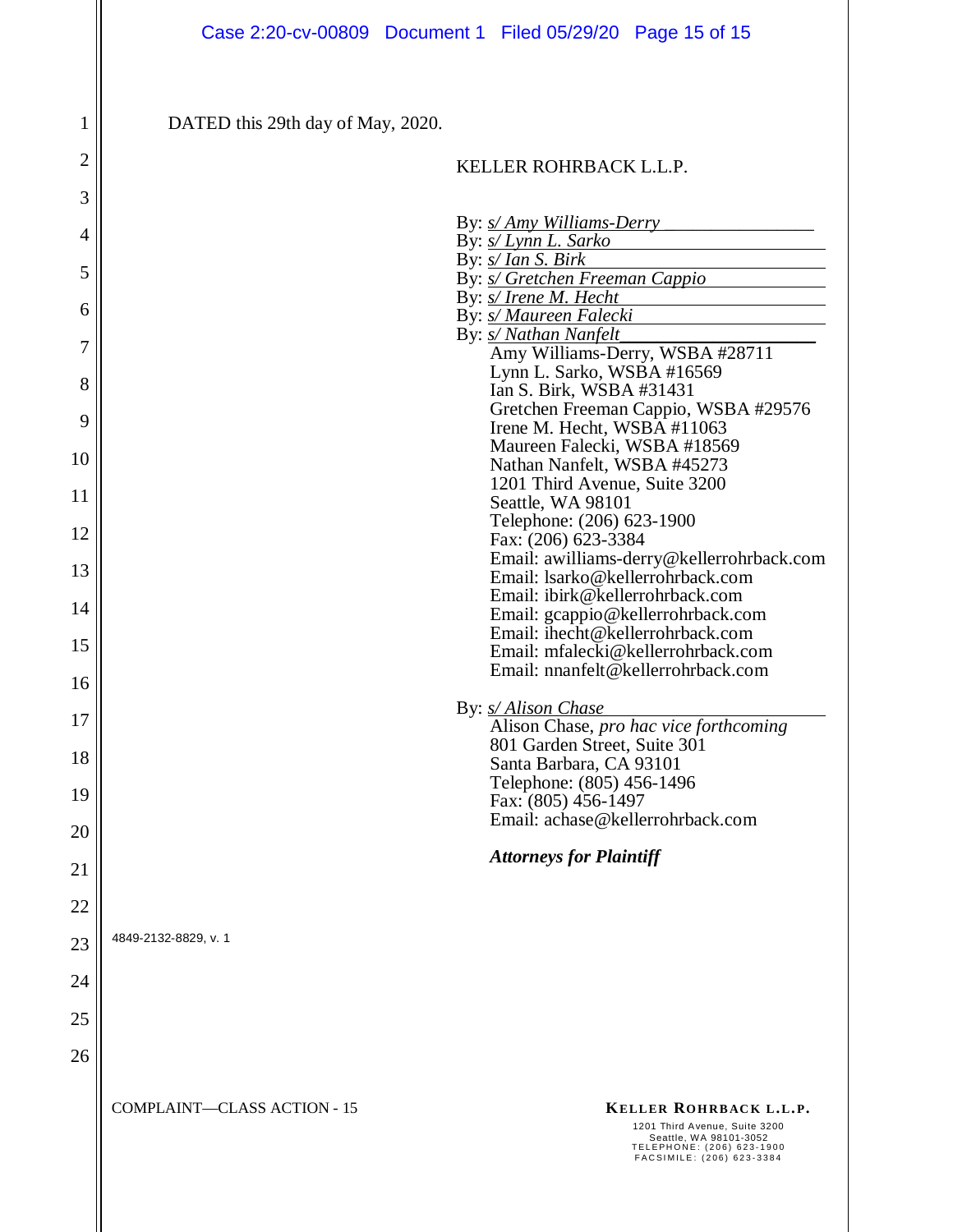$\mathcal{H}_{\rm{H}}$   $\mathcal{H}_{\rm{H}}$  (Rev. 09/19) case 2:20-cv-00809  $\mathbf{VPCC}$   $\mathbf{VPC}$   $\mathbf{FP}$   $\mathbf{FP}$   $\mathbf{FP}$   $\mathbf{FP}$   $\mathbf{FP}$   $\mathbf{FP}$   $\mathbf{FP}$   $\mathbf{FP}$   $\mathbf{FP}$   $\mathbf{FP}$   $\mathbf{FP}$   $\mathbf{FP}$   $\mathbf{FP}$   $\mathbf{FP}$   $\mathbf{FP}$   $\mathbf{FP$ The JS 44 civil cover sheet and the information contained herein neither replace nor supplement the filing and service of pleadings or other papers as required by law, except as provided by local rules of court. This form, purpose of initiating the civil docket sheet. (SEE INSTRUCTIONS ON NEXT PAGE OF THIS FORM.) 1. (a) PLAINTIFFS<br>
KARA MCCULLOCH DMD MSD PLLC<br>
VALLEY FORGE I **(b)** County of Residence of First Listed Plaintiff King County, WA (EXCEPT IN U.S. PLAINTIFF CASES) (IN U.S. PLAINTIFF CASES ONLY) NOTE: IN LAND CONDEMNATION CASES, USE THE LOCATION OF<br>THE TRACT OF LAND INVOLVED. #G\$ 6bb]`\Sga (Firm Name, Address, and Telephone Number) 6bb]`\Sga (If Known)  $\prod$ , BASIS OF JURISDICTION (Place an "X" in One Box Only)<br>(For Diversity Cases Only) (For Diversity Cases Only) and One Box for Defendant) (For Defendant)<br>  $F$ **TF** DEF<br>  $F$  DEF<br>  $F$  DEF<br>  $F$  DEF  $\Box$  1 U.S. Government  $\Box$  3 Federal Question Plaintiff (U.S. Government Not a Party) **8What** Citizen of This State  $\mathbf{X}$  1  $\Box$  1 Incorporated or Principal Place  $\Box$  4  $\Box$  4 of Business In This State " - J)H) <]dS`\[S\b " / 9WdS`aWbg 8WbWhS\ ]T 6\]bVS` HbObS " - " - >\Q]`^]`ObSR and E`W\QW^OZ EZOQS " 0 " 0 (Indicate Citizenship of Parties in Item III) Citizen or Subject of a  $\Box$  3  $\Box$  3 Foreign Nation  $\Box$  6  $\Box$  6  $\Box$  6 Foreign Country **14A& 9, 2008 11 A& 9, 2008 11 2008 11 2008 11 2008 11 2008 11 2008 11 2008 11 2008 11:2 CONTRACT**<br>
14 2008 11:3 CONTRACT 1 2008 11:3 CONTRACT 1 2008 11:3 CONTRACT 1 2008 12:3 CONTRACT 1 2008 12:3 CONTRACT 1 2009 12:3 CONT .:9?=,.? ?:=?> 1:=104?@=0';09,7?C -,96=@;?.C :?30= >?,?@?0> **X** 110 Insurance **ERSONAL INJURY PERSONAL INJURY C** 625 Drug Related Seizure **C** 422 Appeal 28 USC 158 C 375 False Claims Act  $\Box$  120 Marine  $\Box$  376 Qui Tam (31 USC  $\Box$  130 Airplane Product  $\Box$  365 Personal Injury - of Property 21 USC 881  $\Box$  423 Withdrawal  $\Box$  376 Qui Tam (31 USC  $\Box$  130 Miller Act  $\Box$  315 Airplane Product Product Liabi  $\Box$  130 Miller Act  $\Box$  315 Airplane Product  $\Box$  140 Negotiable Instrument Liability  $\Box$  367 Health Care/ Liability  $\Box$  367 Health Care/  $\Box$  320 Assault, Libel & Pharmaceutical

PROPERTY RIGHTS  $\Box$  410 Antitrust  $\Box$  410 Antitrust

PROPERTY RIGHTS  $\Box$  410 Antitrust  $\Box$  410 Antitrust  $\Box$  410 Antitrust  $\Box$  410 Antit  $\Box$  150 Recovery of Overpayment  $\Box$  320 Assault, Libel & Pharmaceutical & Enforcement of Judement Slander Stander Personal Injury & Enforcement of Judgment Slander Slander Personal Injury<br>  $\Box$  151 Medicare Act  $\Box$  430 Federal Employers' Product Liability Product  $\Box$  830 Patent  $\Box$  450 Commerce ■ 330 Patent Employers' Product Liability <br>
Liability ■ 368 Asbestos Personal ■ 835 Patent - Abbreviated ■ 835 Patent - Abbreviated ■ 460 Deportation  $\Box$  152 Recovery of Defaulted Liability  $\Box$  368 Asbestos Personal  $\Box$  355 Patent Loans  $\Box$  340 Marine  $\Box$  152 Recovery of Defaulted Liability  $\Box$  340 Marine  $\Box$  152 Rev Drug Application HbcRS\b A]O\a " ./+ BO`W\S >\Xc`g E`]RcQb CSe 9`cU 6^^ZWQObW]\ " /2+ GOQYSbSS` >\TZcS\QSR O\R %:fQZcRSa KSbS`O\a& " ./0 BO`W\S E`]RcQb AWOPWZWbg " 3/+ I`ORS[O`Y 8]``c^b D`UO\WhObW]\a <table>\n<tbody>\n<tr>\n<th>□ 153 Recovery of Overpayment</th>\n<th>Liability</th>\n<th>PERSONAL PROPERTIES</th>\n<th>LABOR</th>\n<th>SOIAL SECURITY</th>\n<th>1480 Course</th>\n</tr>\n<tr>\n<td>□ 350 Motor Vehicle</td>\n<td>□ 370 Other Frau</td>\n<td>□ 710 Fair Laboratory</td>\n<td>□ 861 HIA (1395ff)</td>\n<td>□ 480 Consumer Credit</td>\n</tr>\n</tbody>\n</table>\n<p>(15 USC1681 or 1692)</p> of Veteran's Benefits  $\Box$  350 Motor Vehicle  $\Box$  370 Other Fraud  $\Box$  710 Fair Labor Standards  $\Box$  861 HIA (1395ff)  $\Box$  862 Black Lung (923) Act  $\Box$  862 Black Lung (923)  $\Box$  485 Telephone Consumer <table>\n<tbody>\n<tr>\n<td>□ 190 Other Contract Product Liability</td>\n<td>□ 360 Other Personal</td>\n<td>□ 380 Other Personal</td>\n<td>□ 720 Labor/Managerment</td>\n<td>□ 863 DIVCDIWW (405(g))</td>\n<td>Projectly D20 202</td>\n</tr>\n<tr>\n<td>□ 195 Contract Product Liability</td>\n<td>□ 360 Other Personal</td>\n<td>Preporty Damage</td>\n<td>Relations</td>\n<td>□ 864 SSD Title XVI</td>\n<td>□ 490 Cable/Sat TV</td>\n</tr>\n</tbody>\n</table> 195 Contract Product Liability | 360 Other Personal Property Damage Relations Individual D 864 SSID Title X<br>
∴1 196 Franchise Injury Bamage 31/ 140 Railway Labor Act 385 RSI (405(g)) Thjury  $\Box$  385 Property Damage  $\Box$  740 Railway Labor Act  $\Box$  865 RSI (405(g))  $\Box$  850 Securities/Commodities/<br> $\Box$  362 Personal Injury - Product Liability  $\Box$  751 Family and Medical  $\Box$  855 RSI (405(g))  $\Box$  850 Secu The Personal Injury - . The Product Liability  $\Box$  751 Family and Medical Medical Malpractice . . . BSRWQOZ BOZ^`OQbWQS ASOdS 6Qb " 34+ DbVS` HbObcb]`g 6QbW]\a EXAL PROPERTY | CIVIL RIGHTS | PRISONER PETITIONS | 790 Other Labor Litigation | FEDERAL TAX SUITS <table>\n<tbody>\n<tr>\n<td>□ 210 Land Condefinition</td>\n<td>□ 440 Other Civil Rights</td>\n<td>□ 463 Alien Details</td>\n<td>□ 791 Employee Retirement</td>\n<td>□ 870 Taxes (U.S. Plainiff</td>\n<td>□ 883 Environment</td>\n</tr>\n<tr>\n<td>□ 220 Foreclosure</td>\n<td>□ 441 Voting</td>\n<td>□ 463 Alien Details</td>\n<td>□ 463 Alien Details</td>\n<td>□ 595 Freedom of Information</td>\n</tr>\n</tbody>\n</table>  $\Box$  463 Alien Detainee Income Security Act or Defendant)  $\Box$  895 Freedom of Information  $\Box$  510 Motions to Vacate  $\Box$  871 IRS—Third Party Act  $\Box$  230 Rent Lease & Ejectment  $\Box$  442 Employment  $\Box$  510 Motions to Vacate  $\Box$  871 IRS—Third Party Act D 240 Torts to Land D 443 Housing/ Sentence 26 USC 7609 D 896 Arbitration ■ 240 Torts to Land <br>
■ 243 Housing/
B Arbitration Accommodations B 530 General 26 USC 7609 ■ 399 Administrative Procedure □ 290 All Other Real Property □ 445 Amer. w/Disabilities - □ 535 Death Penalty **IMMIGRATION** Act/Review or Appeal of **Other:** □ 462 Naturalization Application Application Agency Decision Employment **Other:**<br>□ 446 Amer. w/Disabilities - □ 540 Mandamus & Other □ 465 Other Immigration □ 850 Constitutionality of Amer. w/Disabilities -  $\Box$  540 Mandamus & Other  $\Box$  465 Other Immigration  $\Box$  950 Constitutional Other  $\Box$  950 Constitutional Actions State Statutes Other  $\Box$  550 Civil Rights  $\Box$  448 Education  $\Box$  555 Prison Cond  $\Box$  555 Prison Condition VALLEY FORGE INSURANCE COMPANY County of Residence of First Listed Defendant Delaware County, PA Keller Rohrback L.L.P. 1201 Third Avenue, Suite 3200, Seattle, WA 98101 (206) 623-1900

 $V.$  ORIGIN (Place an "X" in One Box Only)

| <b>V. URIGIN</b> (Place an "X" in One Box Only) |                                             |   |                                                    |                                  |                                    |                                                                                                                                       |                                                       |                                                       |
|-------------------------------------------------|---------------------------------------------|---|----------------------------------------------------|----------------------------------|------------------------------------|---------------------------------------------------------------------------------------------------------------------------------------|-------------------------------------------------------|-------------------------------------------------------|
| $\mathbf{X}$ 1<br>Original<br>Proceeding        | $\Box$ 2 Removed from<br><b>State Court</b> |   | $\Box$ 3                                           | Remanded from<br>Appellate Court | $\Box$ 4 Reinstated or<br>Reopened | α.<br>5<br>Transferred from<br><b>Another District</b><br>(specify)                                                                   | Multidistrict<br>$\Box$ 6<br>Litigation -<br>Transfer | $\Box$ 8 Multidistrict<br>Litigation -<br>Direct File |
|                                                 |                                             |   |                                                    |                                  |                                    | Cite the U.S. Civil Statute under which you are filing (Do not cite jurisdictional statutes unless diversity):<br>28 U.S.C. § 1391(B) |                                                       |                                                       |
| VI. CAUSE OF ACTION                             |                                             |   | Brief description of cause:<br>Insurance bad faith |                                  |                                    |                                                                                                                                       |                                                       |                                                       |
| VII. REQUESTED IN                               |                                             | 风 |                                                    | CHECK IF THIS IS A CLASS ACTION  | <b>DEMANDS</b>                     |                                                                                                                                       | CHECK YES only if demanded in complaint:              |                                                       |
| <b>COMPLAINT:</b>                               |                                             |   |                                                    | UNDER RULE 23, F.R.Cv.P.         |                                    |                                                                                                                                       | <b>JURY DEMAND:</b>                                   | $\mathbf{X}$ Yes<br>$\n  Two\n$                       |
| VIII. RELATED CASE(S)<br>IF ANY                 |                                             |   | (See instructions):                                | <b>JUDGE</b>                     |                                    |                                                                                                                                       | <b>DOCKET NUMBER</b>                                  |                                                       |
| <b>DATE</b><br>05/29/2020                       |                                             |   |                                                    | s/ Amy Williams-Derry            | SIGNATURE OF ATTORNEY OF RECORD    |                                                                                                                                       |                                                       |                                                       |
| <b>FOR OFFICE USE ONLY</b>                      |                                             |   |                                                    |                                  |                                    |                                                                                                                                       |                                                       |                                                       |
| <b>RECEIPT#</b>                                 | <b>AMOUNT</b>                               |   |                                                    | <b>APPLYING IFP</b>              |                                    | <b>JUDGE</b>                                                                                                                          | MAG. JUDGE                                            |                                                       |
|                                                 |                                             |   |                                                    |                                  |                                    |                                                                                                                                       |                                                       |                                                       |

 $\Box$  560 Civil Detainee -Conditions of Confinement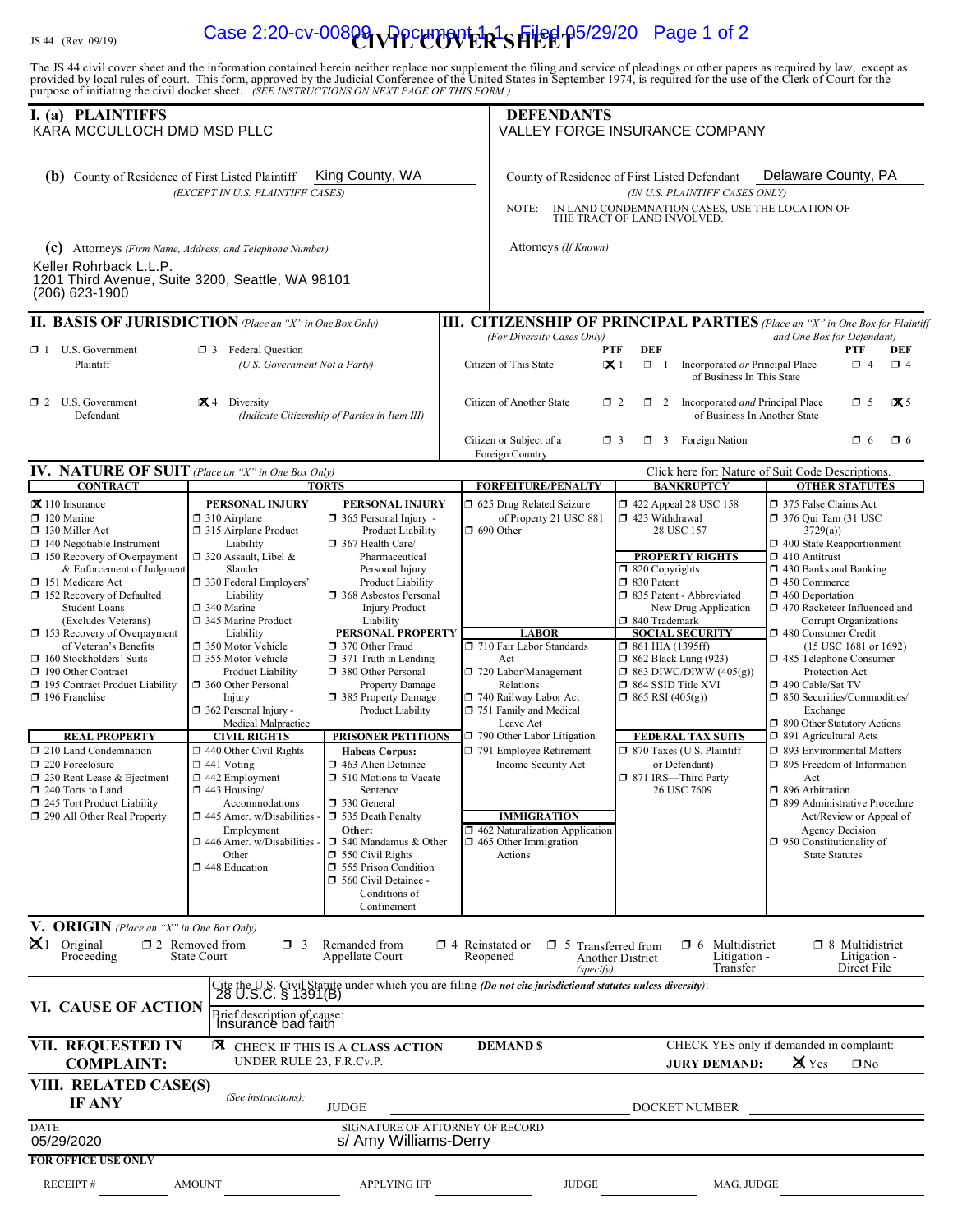#### INSTRUCTIONS FOR ATTORNEYS COMPLETING CIVIL COVER SHEET FORM JS 44

Authority For Civil Cover Sheet

The JS 44 civil cover sheet and the information contained herein neither replaces nor supplements the filings and service of pleading or other papers as required by law, except as provided by local rules of court. This form, approved by the Judicial Conference of the United States in September 1974, is required for the use of the Clerk of Court for the purpose of initiating the civil docket sheet. Consequently, a civil cover sheet is submitted to the Clerk of Court for each civil complaint filed. The attorney filing a case should complete the form as follows:

- **I.(a)** Plaintiffs-Defendants. Enter names (last, first, middle initial) of plaintiff and defendant. If the plaintiff or defendant is a government agency, use only the full name or standard abbreviations. If the plaintiff or defendant is an official within a government agency, identify first the agency and then the official, giving both name and title.
- (b) County of Residence. For each civil case filed, except U.S. plaintiff cases, enter the name of the county where the first listed plaintiff resides at the time of filing. In U.S. plaintiff cases, enter the name of the county in which the first listed defendant resides at the time of filing. (NOTE: In land condemnation cases, the county of residence of the "defendant" is the location of the tract of land involved.)
- (c) Attorneys. Enter the firm name, address, telephone number, and attorney of record. If there are several attorneys, list them on an attachment, noting in this section "(see attachment)".

**II.** Jurisdiction. The basis of jurisdiction is set forth under Rule 8(a), F.R.Cv.P., which requires that jurisdictions be shown in pleadings. Place an "X" in one of the boxes. If there is more than one basis of jurisdiction, precedence is given in the order shown below.

United States plaintiff. (1) Jurisdiction based on 28 U.S.C. 1345 and 1348. Suits by agencies and officers of the United States are included here. United States defendant. (2) When the plaintiff is suing the United States, its officers or agencies, place an "X" in this box.

Federal question. (3) This refers to suits under 28 U.S.C. 1331, where jurisdiction arises under the Constitution of the United States, an amendment to the Constitution, an act of Congress or a treaty of the United States. In cases where the U.S. is a party, the U.S. plaintiff or defendant code takes precedence, and box 1 or 2 should be marked.

Diversity of citizenship. (4) This refers to suits under 28 U.S.C. 1332, where parties are citizens of different states. When Box 4 is checked, the citizenship of the different parties must be checked. (See Section III below; NOTE: federal question actions take precedence over diversity cases.)

- III. Residence (citizenship) of Principal Parties. This section of the JS 44 is to be completed if diversity of citizenship was indicated above. Mark this section for each principal party.
- IV. Nature of Suit. Place an "X" in the appropriate box. If there are multiple nature of suit codes associated with the case, pick the nature of suit code that is most applicable. Click here for: Nature of Suit Code Descriptions.
- V. Origin. Place an "X" in one of the seven boxes.

Original Proceedings. (1) Cases which originate in the United States district courts.

Removed from State Court. (2) Proceedings initiated in state courts may be removed to the district courts under Title 28 U.S.C., Section 1441. Remanded from Appellate Court. (3) Check this box for cases remanded to the district court for further action. Use the date of remand as the filing date.

Reinstated or Reopened. (4) Check this box for cases reinstated or reopened in the district court. Use the reopening date as the filing date. Transferred from Another District. (5) For cases transferred under Title 28 U.S.C. Section 1404(a). Do not use this for within district transfers or multidistrict litigation transfers.

Multidistrict Litigation – Transfer. (6) Check this box when a multidistrict case is transferred into the district under authority of Title 28 U.S.C. Section  $1407$ .

Multidistrict Litigation – Direct File. (8) Check this box when a multidistrict case is filed in the same district as the Master MDL docket. PLEASE NOTE THAT THERE IS NOT AN ORIGIN CODE 7. Origin Code 7 was used for historical records and is no longer relevant due to changes in statue.

- VI. Cause of Action. Report the civil statute directly related to the cause of action and give a brief description of the cause. Do not cite jurisdictional statutes unless diversity. Example: U.S. Civil Statute: 47 USC 553 Brief Description: Unauthorized reception of cable service
- VII. Requested in Complaint. Class Action. Place an "X" in this box if you are filing a class action under Rule 23, F.R.Cv.P. Demand. In this space enter the actual dollar amount being demanded or indicate other demand, such as a preliminary injunction. Jury Demand. Check the appropriate box to indicate whether or not a jury is being demanded.
- VIII. Related Cases. This section of the JS 44 is used to reference related pending cases, if any. If there are related pending cases, insert the docket numbers and the corresponding judge names for such cases.

Date and Attorney Signature. Date and sign the civil cover sheet.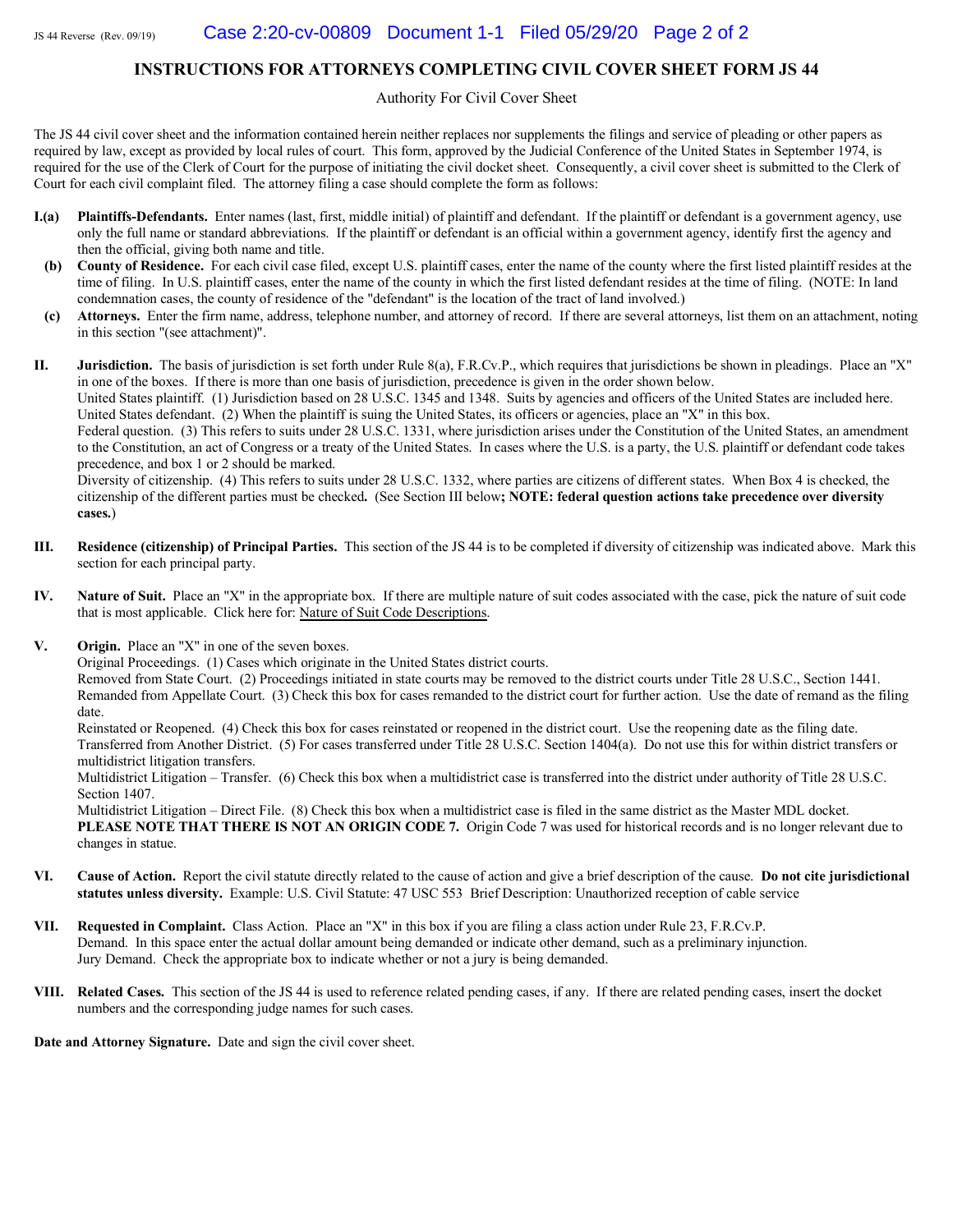AO 440 (Rev. 06/12) Summons in a Civil Action

# UNITED STATES DISTRICT COURT

for the

Western District of Washington

) )

KARA MCCULLOCH DMD MSD PLLC, individually

) ) ) ) ) ) ) ) ) ) *Plaintiff(s)* v. Civil Action No. and on behalf of all others similarly situated VALLEY FORGE INSURANCE COMPANY

*Defendant(s)*

#### **SUMMONS IN A CIVIL ACTION**

To: *(Defendant's name and address)* Valley Forge Insurance Company 100 Matsonford Road, Suite 200 Radnor, PA 19087

A lawsuit has been filed against you.

Within 21 days after service of this summons on you (not counting the day you received it) — or 60 days if you are the United States or a United States agency, or an officer or employee of the United States described in Fed. R. Civ. P. 12 (a)(2) or (3) — you must serve on the plaintiff an answer to the attached complaint or a motion under Rule 12 of the Federal Rules of Civil Procedure. The answer or motion must be served on the plaintiff or plaintiff's attorney, whose name and address are:

Amy Williams-Derry, Lynn L. Sarko, Gretch Freeman Cappio, Irene M. Hecht Ian S. Birk, Maureen Falecki, Alison Chase and Nathan L. Nanfelt KELLER ROHRBACK L.L.P. 1201 Third Avenue, Suite 3200 Seattle, WA 98101

If you fail to respond, judgment by default will be entered against you for the relief demanded in the complaint. You also must file your answer or motion with the court.

*CLERK OF COURT*

Date:

*Signature of Clerk or Deputy Clerk*